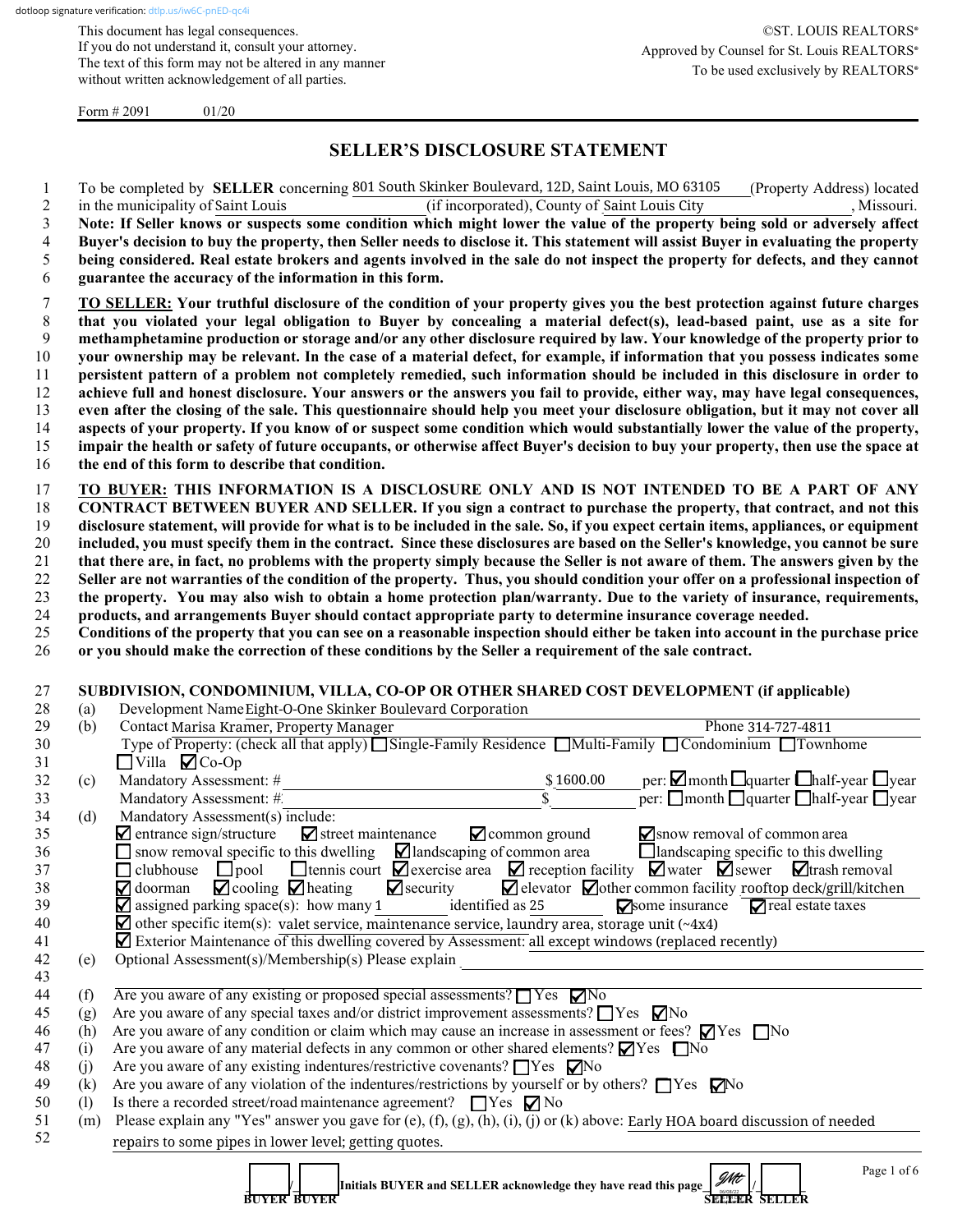dotloop signature verification: [dtlp.us/iw6C-pnED-qc4i](https://dtlp.us/iw6C-pnED-qc4i)

| 53         |                                                                                                     | <b>UTILITIES</b>                                                                                                                                                                                                                                                  |  |  |  |  |  |
|------------|-----------------------------------------------------------------------------------------------------|-------------------------------------------------------------------------------------------------------------------------------------------------------------------------------------------------------------------------------------------------------------------|--|--|--|--|--|
| 54         | <b>Utility</b>                                                                                      | <b>Current Provider</b>                                                                                                                                                                                                                                           |  |  |  |  |  |
| 55         | Gas/Propane: Not sure as paid as part of HOA fees<br>if Propane, is tank $\Box$ Owned $\Box$ Leased |                                                                                                                                                                                                                                                                   |  |  |  |  |  |
| 56         | Electric:Ameren                                                                                     |                                                                                                                                                                                                                                                                   |  |  |  |  |  |
| 57<br>58   | Water: Part of HOA fees<br>Sewer: Part of HOA fees                                                  |                                                                                                                                                                                                                                                                   |  |  |  |  |  |
| 59         | Trash: Part of HOA fees                                                                             |                                                                                                                                                                                                                                                                   |  |  |  |  |  |
| 60         | Recycle: Part of HOA fees                                                                           |                                                                                                                                                                                                                                                                   |  |  |  |  |  |
| 61         |                                                                                                     | Internet: Spectrum or AT&T at choice of each owner                                                                                                                                                                                                                |  |  |  |  |  |
| 62         |                                                                                                     | Phone: Not sure as do not have wired phone; phone outlets available in condo                                                                                                                                                                                      |  |  |  |  |  |
| 63         |                                                                                                     | HEATING, COOLING AND VENTILATING (Seller is not agreeing that all items checked are being offered for sale.)                                                                                                                                                      |  |  |  |  |  |
| 64         | (a)                                                                                                 | Heating Equipment: Ø Forced Air Hot Water Radiators BSteam Radiators BRadiant BBaseboard                                                                                                                                                                          |  |  |  |  |  |
| 65         | (b)                                                                                                 | Source of heating: □Electric□Natural Gas □Propane □Fuel Oil □Other Hot water; AC is chilled water                                                                                                                                                                 |  |  |  |  |  |
| 66         | (c)                                                                                                 | Type of air conditioning: Central Electric Central Gas Window/Wall (Number of window units                                                                                                                                                                        |  |  |  |  |  |
| 67         | (d)                                                                                                 | Areas of house not served by central heating/cooling: None                                                                                                                                                                                                        |  |  |  |  |  |
| 68         | (e)                                                                                                 | Additional: Humidifier Electronic Air Filter Nedia Filter Attic Fan Dother:                                                                                                                                                                                       |  |  |  |  |  |
| 69<br>70   | (f)                                                                                                 | Are you aware of any problems or repairs needed with any item in this section? $\Box$ Yes $\Box$ No If "Yes", please explain New air                                                                                                                              |  |  |  |  |  |
| 71         | (g)                                                                                                 | handler/humidifier/air filter for unit was just installed spring 2022<br>Other details:                                                                                                                                                                           |  |  |  |  |  |
|            |                                                                                                     |                                                                                                                                                                                                                                                                   |  |  |  |  |  |
| 72<br>73   | (a)                                                                                                 | <b>FIREPLACE(S)</b><br>Type of fireplace: UWood Burning UVented Gas Logs UVent Free Gas Logs UWood Burning Stove UNatural Gas UPropane                                                                                                                            |  |  |  |  |  |
| 74         | (b)                                                                                                 | Type of flues/venting:                                                                                                                                                                                                                                            |  |  |  |  |  |
| 75         |                                                                                                     | $\Box$ Functional: (properly vented for wood burning and vented gas logs) Number of fireplace(s) Location(s)                                                                                                                                                      |  |  |  |  |  |
| 76         |                                                                                                     | $\Box$ Non-Functional: Number of fireplace(s) Location(s)<br>Please explain                                                                                                                                                                                       |  |  |  |  |  |
| 77         | (c)                                                                                                 | Are you aware of any problems or repairs needed with any item in this section? Ness No If "Yes", please explain Fireplace                                                                                                                                         |  |  |  |  |  |
| 78         |                                                                                                     | uses approved fuel for ventless fireplace                                                                                                                                                                                                                         |  |  |  |  |  |
| 79         |                                                                                                     | PLUMBING SYSTEM, FIXTURES AND EQUIPMENT; POOL/SPA/POND/LAKE/HOT TUB                                                                                                                                                                                               |  |  |  |  |  |
| 80         | (a)                                                                                                 | Water Heater: Electric Natural Gas Propane Tankless Other: Central water heating for entire building                                                                                                                                                              |  |  |  |  |  |
| 81         | (b)                                                                                                 | Ice maker supply line: $\blacksquare$ Yes $\blacksquare$ No                                                                                                                                                                                                       |  |  |  |  |  |
| 82         | (c)                                                                                                 | Jet Tub: $\blacksquare$ Yes $\blacksquare$ No                                                                                                                                                                                                                     |  |  |  |  |  |
| 83         | (d)                                                                                                 | Swimming Pool/Spa/Hot Tub: □ Yes □ No                                                                                                                                                                                                                             |  |  |  |  |  |
| 84         |                                                                                                     | (If Yes, attach Form #2180, Pool/Spa/Pond/Lake Addendum to Seller's Disclosure Statement)                                                                                                                                                                         |  |  |  |  |  |
| 85<br>86   | (e)<br>(f)                                                                                          | Lawn Sprinkler System: $\Box$ Yes $\Box$ No If yes, date of last backflow device inspection certificate: N/A<br>Are you aware of any problems or repairs needed in the plumbing system? $\blacksquare$ Yes $\blacksquare$ No If "Yes", please explain HOA getting |  |  |  |  |  |
| 87         |                                                                                                     | quotes on some central pipe maintenance.                                                                                                                                                                                                                          |  |  |  |  |  |
| 88         |                                                                                                     | WATER (If well exists, attach Form #2165, Septic/Well Addendum to Seller's Disclosure Statement)                                                                                                                                                                  |  |  |  |  |  |
| 89         |                                                                                                     | (a) What is the source of your drinking water? $\blacksquare$ Public $\blacksquare$ Community $\blacksquare$ Well $\blacksquare$ Other (explain)                                                                                                                  |  |  |  |  |  |
| 90         | (b)                                                                                                 | If Public, identify the utility company: Provided as part of HOA fee                                                                                                                                                                                              |  |  |  |  |  |
| 91         | (c)                                                                                                 | Do you have a softener, filter or other purification system? $\sqrt{Y}$ es No Dwned Leased/Lease Information                                                                                                                                                      |  |  |  |  |  |
| 92         | (d)                                                                                                 | Are you aware of any problems relating to the water system including the quality or source of water or any components such as                                                                                                                                     |  |  |  |  |  |
| 93         |                                                                                                     | the curb stop box? $\Box$ Yes $\Box$ No If "Yes", please explain                                                                                                                                                                                                  |  |  |  |  |  |
| 94         |                                                                                                     | SEWERAGE (If Septic or Aerator exists, attach Form #2165, Septic/Well Addendum to Seller's Disclosure Statement)                                                                                                                                                  |  |  |  |  |  |
| 95         | (a)                                                                                                 | What is the type of sewerage system to which the house is connected? $\Box$ Public $\Box$ Private $\Box$ Septic $\Box$ Aerator $\Box$ Other                                                                                                                       |  |  |  |  |  |
| 96         |                                                                                                     | If "Other" please explain                                                                                                                                                                                                                                         |  |  |  |  |  |
| 97         | (b)                                                                                                 | Is there a sewerage lift system? $\Box$ Yes $\Box$ No If "Yes", is it in good working condition? $\Box$ Yes $\Box$ No                                                                                                                                             |  |  |  |  |  |
| 98         | (c)                                                                                                 | When was the septic/aerator system last serviced? N/A                                                                                                                                                                                                             |  |  |  |  |  |
| 99         | (d)                                                                                                 | Are you aware of any leaks, backups, open drain lines or other problems relating to the sewerage system? TYes Mo<br>If "Yes", please explain                                                                                                                      |  |  |  |  |  |
| 100        |                                                                                                     |                                                                                                                                                                                                                                                                   |  |  |  |  |  |
| 101        |                                                                                                     | APPLIANCES (Seller is not agreeing that all items checked are being offered for sale.)                                                                                                                                                                            |  |  |  |  |  |
| 102        | (a)                                                                                                 | Electrical Appliances and Equipment: $\Box$ Electric Stove/Range/Cook top $\Box$ Oven $\Box$ Built-in Microwave Oven<br>$\Box$ Trash Compactor                                                                                                                    |  |  |  |  |  |
| 103<br>104 |                                                                                                     | Wired smoke alarms Electric dryer (hook up)<br>Garbage Disposal<br>Dishwasher<br>$\Box$ Ceiling Fan(s) $\Box$ Intercom System $\Box$ Central Vacuum System $\Box$ Other                                                                                           |  |  |  |  |  |
| 105        | (b)                                                                                                 | Gas Appliances & Equipment: □ Natural Gas □ Propane                                                                                                                                                                                                               |  |  |  |  |  |
| 106        |                                                                                                     | □ Oven □ Gas Stove/Range/Cook top □ Exterior Lights □ Barbecue □ Water heater □ Tankless Water Heater                                                                                                                                                             |  |  |  |  |  |
| 107        |                                                                                                     | $\Box$ Gas dryer (hook up) $\Box$ Other                                                                                                                                                                                                                           |  |  |  |  |  |
|            |                                                                                                     |                                                                                                                                                                                                                                                                   |  |  |  |  |  |
| 108        | (c)                                                                                                 | <b>Z</b> Cable Wiring ∠Phone Wiring ∠ Network/Data Wiring<br>Other Equipment: TV Antenna                                                                                                                                                                          |  |  |  |  |  |
| 109        |                                                                                                     | $\Box$ Electric Garage Door Opener(s)<br>Number of controls Garage doors are opened by doorman upon entry and auto exit                                                                                                                                           |  |  |  |  |  |
| 110        |                                                                                                     | Security Alarm System Owned Leased /Lease information:                                                                                                                                                                                                            |  |  |  |  |  |
|            |                                                                                                     | Page 2 of 6<br>JMt<br>Initials BUYER and SELLER acknowledge they have read this page                                                                                                                                                                              |  |  |  |  |  |
|            |                                                                                                     | <u>Lessez   Letter   Letter   Letter   Letter   </u><br><b>BUYER BUYER</b>                                                                                                                                                                                        |  |  |  |  |  |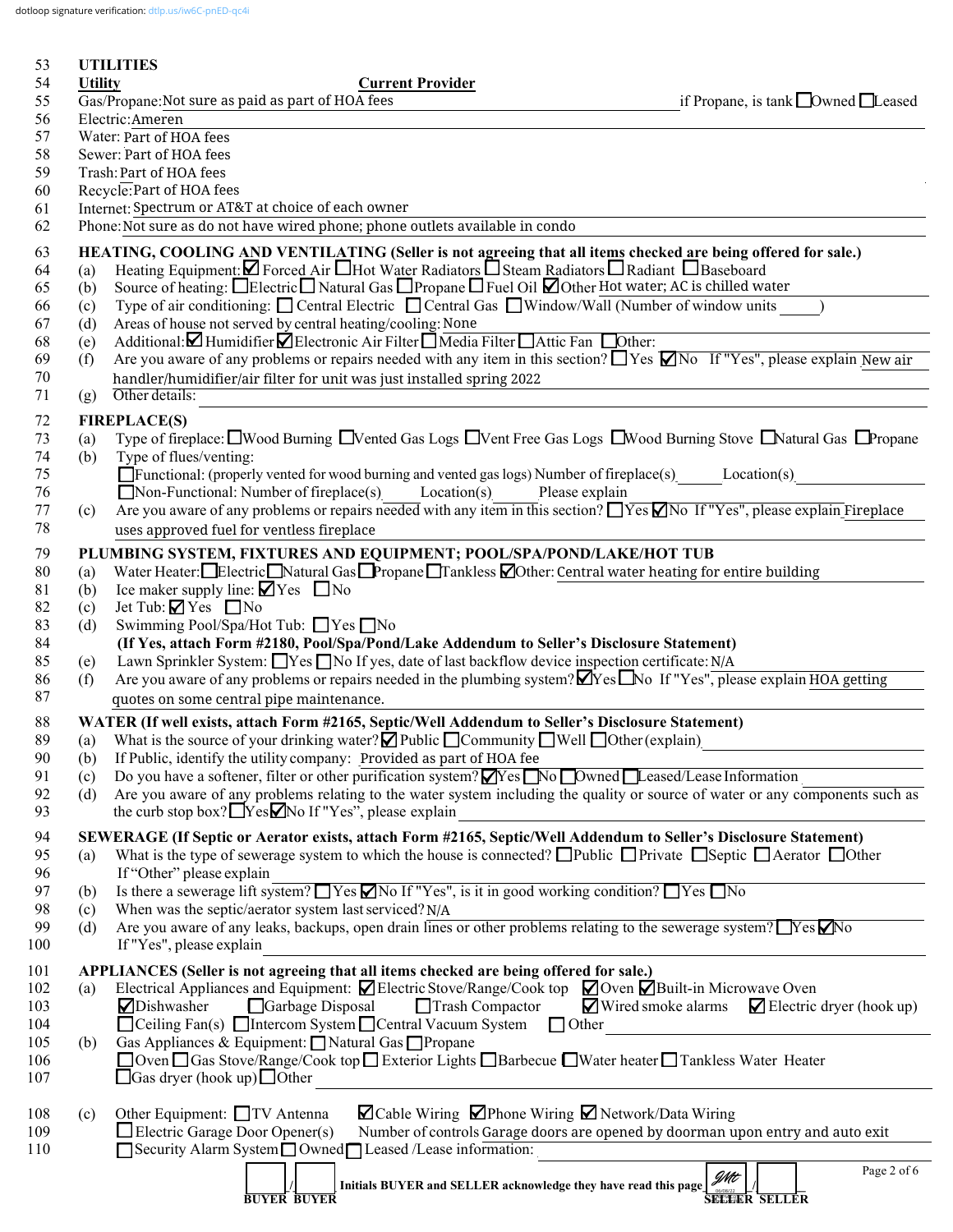|                                                                                                                                | <b><math>\blacksquare</math></b> Satellite Dish $\blacksquare$ Owned $\blacksquare$ Leased/Lease Information: Up on roof for entire building                                                                                                                                                                                                                                                                                 |  |  |  |  |  |
|--------------------------------------------------------------------------------------------------------------------------------|------------------------------------------------------------------------------------------------------------------------------------------------------------------------------------------------------------------------------------------------------------------------------------------------------------------------------------------------------------------------------------------------------------------------------|--|--|--|--|--|
|                                                                                                                                | ■ Electronic Pet Fence System Number of Collars: ■ Other: △ Other: Are you aware of any items in this section in need of repair or replacement? ■ Yes ■ No If "Yes", please explain                                                                                                                                                                                                                                          |  |  |  |  |  |
| (d)                                                                                                                            |                                                                                                                                                                                                                                                                                                                                                                                                                              |  |  |  |  |  |
|                                                                                                                                | <b>ELECTRICAL</b>                                                                                                                                                                                                                                                                                                                                                                                                            |  |  |  |  |  |
|                                                                                                                                | Type of service panel: $\Box$ Fuses $\Box$ Circuit Breakers $\Box$ Other:                                                                                                                                                                                                                                                                                                                                                    |  |  |  |  |  |
| (a)                                                                                                                            | Type of wiring: $\Box$ Copper $\Box$ Aluminum $\Box$ Knob and Tube $\Box$ Unknown                                                                                                                                                                                                                                                                                                                                            |  |  |  |  |  |
| Are you aware of any problems or repairs needed in the electrical system? $\Box$ Yes $\Box$ No If "Yes", please explain<br>(b) |                                                                                                                                                                                                                                                                                                                                                                                                                              |  |  |  |  |  |
|                                                                                                                                | ROOF, GUTTERS AND DOWNSPOUTS                                                                                                                                                                                                                                                                                                                                                                                                 |  |  |  |  |  |
| (a)                                                                                                                            | What is the approximate age of the roof? $\leq 10$ Years. Documented? $\blacksquare$ Yes $\blacksquare$ No                                                                                                                                                                                                                                                                                                                   |  |  |  |  |  |
| (b)                                                                                                                            | Has the roof ever leaked during your ownership? TYes Mo If "Yes" please explain                                                                                                                                                                                                                                                                                                                                              |  |  |  |  |  |
| (c)                                                                                                                            | Has the roof been repaired, recovered or any portion of it replaced or recovered during your ownership? $\Box$ Yes $\Box$ No If "Yes",                                                                                                                                                                                                                                                                                       |  |  |  |  |  |
|                                                                                                                                | please explain<br>please explain<br>Are you aware of any problems with the roof, gutters or downspouts? Nes No If "Yes", please explain                                                                                                                                                                                                                                                                                      |  |  |  |  |  |
| (d)                                                                                                                            |                                                                                                                                                                                                                                                                                                                                                                                                                              |  |  |  |  |  |
|                                                                                                                                | <b>CONSTRUCTION</b>                                                                                                                                                                                                                                                                                                                                                                                                          |  |  |  |  |  |
| (a)                                                                                                                            | Are you aware of any problems with the footing, foundation walls, sub-floor, interior and exterior walls, roof construction,                                                                                                                                                                                                                                                                                                 |  |  |  |  |  |
|                                                                                                                                | decks/porches or other load bearing components? Nes Mo If "Yes" please describe in detail<br><u> 1980 - Andrea Andrew Maria (b. 1980)</u>                                                                                                                                                                                                                                                                                    |  |  |  |  |  |
| (b)                                                                                                                            | Are you aware of any repairs to any of the building elements listed in (a) above? $\Box$ Yes $\Box$ No If "Yes", please describe the                                                                                                                                                                                                                                                                                         |  |  |  |  |  |
|                                                                                                                                | location, extent, date and name of the person/company who did the repair or control effort Ongoing tuck pointing and masonry                                                                                                                                                                                                                                                                                                 |  |  |  |  |  |
|                                                                                                                                | maintenance completed 2021                                                                                                                                                                                                                                                                                                                                                                                                   |  |  |  |  |  |
| (c)                                                                                                                            | Are you aware that any of the work in (b) above was completed without required permits? $\Box$ Yes $\Box$ No                                                                                                                                                                                                                                                                                                                 |  |  |  |  |  |
| (d)                                                                                                                            | List all significant additions, modifications, renovations, & alterations to the property during your ownership:                                                                                                                                                                                                                                                                                                             |  |  |  |  |  |
| (e)                                                                                                                            | Were required permits obtained for the work in (d) above? $\Box$ Yes $\Box$ No                                                                                                                                                                                                                                                                                                                                               |  |  |  |  |  |
|                                                                                                                                |                                                                                                                                                                                                                                                                                                                                                                                                                              |  |  |  |  |  |
|                                                                                                                                |                                                                                                                                                                                                                                                                                                                                                                                                                              |  |  |  |  |  |
| (a)                                                                                                                            | <b>BASEMENT AND CRAWL SPACE (Complete only if applicable)</b><br>$\Box$ Sump pit $\Box$ Sump pit and pump                                                                                                                                                                                                                                                                                                                    |  |  |  |  |  |
| (b)                                                                                                                            | Stone Cinder Block Wood<br>Type of foundation: $\Box$ Concrete                                                                                                                                                                                                                                                                                                                                                               |  |  |  |  |  |
| (c)                                                                                                                            |                                                                                                                                                                                                                                                                                                                                                                                                                              |  |  |  |  |  |
|                                                                                                                                | describe in detail                                                                                                                                                                                                                                                                                                                                                                                                           |  |  |  |  |  |
|                                                                                                                                | <u> 1980 - Andrea Barbara, amerikan personal (h. 1980).</u>                                                                                                                                                                                                                                                                                                                                                                  |  |  |  |  |  |
| (d)                                                                                                                            | Are you aware of any repairs or other attempts to control any water or dampness problem in the basement or crawl space?                                                                                                                                                                                                                                                                                                      |  |  |  |  |  |
|                                                                                                                                |                                                                                                                                                                                                                                                                                                                                                                                                                              |  |  |  |  |  |
|                                                                                                                                | effort<br>and the control of the control of the control of the control of the control of the control of the control of the                                                                                                                                                                                                                                                                                                   |  |  |  |  |  |
|                                                                                                                                |                                                                                                                                                                                                                                                                                                                                                                                                                              |  |  |  |  |  |
|                                                                                                                                | PESTS OR TERMITES/WOOD DESTROYING INSECTS                                                                                                                                                                                                                                                                                                                                                                                    |  |  |  |  |  |
| (a)                                                                                                                            | Are you aware of any pests or termites/wood destroying insects impacting the property and improvements? $\Box$ Yes $\Box$ No                                                                                                                                                                                                                                                                                                 |  |  |  |  |  |
| (b)                                                                                                                            | Are you aware of any uncorrected damage to the property caused by pests or termites/wood destroying insects? TYes Mo                                                                                                                                                                                                                                                                                                         |  |  |  |  |  |
| (c)<br>(d)                                                                                                                     | Is your property currently under a warranty contract by a licensed pest/termite control company? $\Box$ Yes $\Box$ No                                                                                                                                                                                                                                                                                                        |  |  |  |  |  |
| (e)                                                                                                                            | Are you aware of any pest/termite control reports for the property? $\Box$ Yes $\nabla$ No<br>Are you aware of any pest/termite control treatments to the property? □ Yes ○ No                                                                                                                                                                                                                                               |  |  |  |  |  |
|                                                                                                                                |                                                                                                                                                                                                                                                                                                                                                                                                                              |  |  |  |  |  |
| (f)                                                                                                                            |                                                                                                                                                                                                                                                                                                                                                                                                                              |  |  |  |  |  |
| (a)                                                                                                                            | <b>SOIL AND DRAINAGE</b>                                                                                                                                                                                                                                                                                                                                                                                                     |  |  |  |  |  |
| (b)                                                                                                                            | Are you aware of any fill, expansive soil or sinkholes on the property or that may affect the property? $\Box$ Yes $\Box$ No                                                                                                                                                                                                                                                                                                 |  |  |  |  |  |
|                                                                                                                                | Are you aware of any dampness, water accumulation or leakage, in the basement or crawl space? Nes No If "Yes", please<br>$\Box$ Yes $\Box$ No If "Yes", please describe the location, extent, date and name of the person/company who did the repair or control<br>Are you aware of any soil, earth movement, flood, drainage or grading problems on the property or that may affect the<br>property? $\Box$ Yes $\nabla$ No |  |  |  |  |  |
| (c)                                                                                                                            |                                                                                                                                                                                                                                                                                                                                                                                                                              |  |  |  |  |  |
|                                                                                                                                | Are you aware of any past, present or proposed mining, strip-mining, or any other excavations on the property or that may affect<br>the property? $\Box$ Yes $\Box$ No                                                                                                                                                                                                                                                       |  |  |  |  |  |
| (d)                                                                                                                            |                                                                                                                                                                                                                                                                                                                                                                                                                              |  |  |  |  |  |
|                                                                                                                                |                                                                                                                                                                                                                                                                                                                                                                                                                              |  |  |  |  |  |
| (e)                                                                                                                            | Are you aware of any Post-construction Stormwater Best Management Practices (BMPs) on the property? (BMPs are private<br>stormwater management facilities which include a recorded formal Maintenance Agreement with the Metropolitan Sewer District,<br>e.g. retention ponds, rain gardens, sand filters, permeable pavement) $\Box$ Yes $\nabla$ No<br>Please explain any "Yes" answers you gave in this section           |  |  |  |  |  |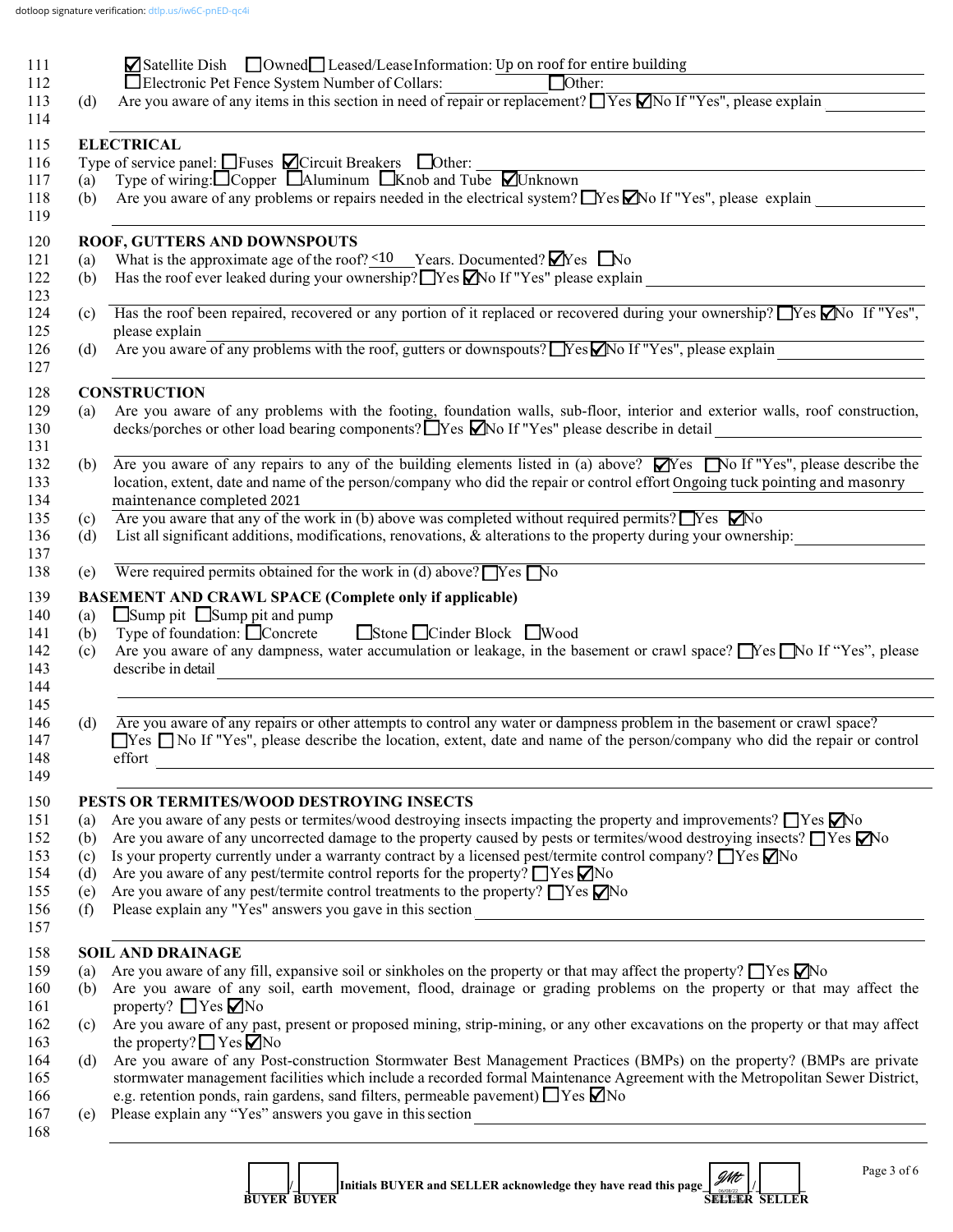# 169 **HAZARDOUS SUBSTANCES/OTHER ENVIRONMENTAL CONCERNS**

|     | (a) Lead: (Note: Production of lead-based paint was banned in 1978. See Disclosure of Information and Acknowledgement Lead Based                                                                                                                                                                                                                                  |  |  |  |  |  |
|-----|-------------------------------------------------------------------------------------------------------------------------------------------------------------------------------------------------------------------------------------------------------------------------------------------------------------------------------------------------------------------|--|--|--|--|--|
|     | Paint and/or Lead-Based Paint Hazards, form #2049.)                                                                                                                                                                                                                                                                                                               |  |  |  |  |  |
|     | (1) Are you aware of the presence of any lead hazards (such as paint, water supply lines, etc.) on the property? $\Box$ Yes $\Box$ No                                                                                                                                                                                                                             |  |  |  |  |  |
|     | (2) Are you aware if it has ever been covered or removed? $\Box$ Yes $\Box$ No                                                                                                                                                                                                                                                                                    |  |  |  |  |  |
|     | (3) Are you aware if the property has been tested for lead? Nessan IY and TV es", please give date performed, type of test and test                                                                                                                                                                                                                               |  |  |  |  |  |
|     | results<br>(4) Please explain any "Yes" answers you gave in this section                                                                                                                                                                                                                                                                                          |  |  |  |  |  |
| (b) | Asbestos Materials                                                                                                                                                                                                                                                                                                                                                |  |  |  |  |  |
|     | (1) Are you aware of the presence of asbestos materials on the property, such as roof shingles, siding, insulation, ceiling, flooring,<br>pipe wrap, etc.? ■ Yes ■ No                                                                                                                                                                                             |  |  |  |  |  |
|     | (2) Are you aware of any asbestos material that has been encapsulated or removed? $\Box$ Yes $\nabla$ No                                                                                                                                                                                                                                                          |  |  |  |  |  |
|     | (3) Are you aware if the property has been tested for the presence of asbestos? Nes Mo If "Yes", please give date performed,<br>type of test and test results<br>(4) Please explain any "Yes" answers you gave in this section                                                                                                                                    |  |  |  |  |  |
|     |                                                                                                                                                                                                                                                                                                                                                                   |  |  |  |  |  |
|     | (c) Mold                                                                                                                                                                                                                                                                                                                                                          |  |  |  |  |  |
|     | (1) Are you aware of the presence of any mold on the property? $\Box$ Yes $\Box$ No                                                                                                                                                                                                                                                                               |  |  |  |  |  |
|     | (2) Are you aware of anything with mold on the property that has ever been covered or removed? $\Box$ Yes $\Box$ No                                                                                                                                                                                                                                               |  |  |  |  |  |
|     | (3) Are you aware if the property has ever been tested for the presence of mold? $\Box$ Yes $\Box$ No If "Yes", please give date performed,<br>type of test and test results                                                                                                                                                                                      |  |  |  |  |  |
|     | type of test and test results<br>(4) Please explain any "Yes" answers you gave in this section                                                                                                                                                                                                                                                                    |  |  |  |  |  |
|     |                                                                                                                                                                                                                                                                                                                                                                   |  |  |  |  |  |
|     | (d) Radon<br>(1) Are you aware if the property has been tested for radon gas? $\Box$ Yes $\Box$ No If "Yes", please give date performed, type of test                                                                                                                                                                                                             |  |  |  |  |  |
|     | and test results                                                                                                                                                                                                                                                                                                                                                  |  |  |  |  |  |
|     | (2) Are you aware if the property has ever been mitigated for radon gas? $\Box$ Yes $\Box$ No If "Yes", please provide the date and name<br>of the person/company who did the mitigation<br><u> 1989 - Johann Stein, mars and de Branch and de Branch and de Branch and de Branch and de Branch and de Branch</u>                                                 |  |  |  |  |  |
|     | (e) Methamphetamine                                                                                                                                                                                                                                                                                                                                               |  |  |  |  |  |
|     | Are you aware if the property is or was used as a lab, production or storage site for methamphetamine or was the residence of<br>a person convicted of a crime related to methamphetamine or a derivative controlled substance related thereto?<br>□ Yes <b></b> No If "Yes", Section 442.606 RSMo requires you to disclose such facts in writing, please explain |  |  |  |  |  |
|     | (f) Waste Disposal Site or Demolition Landfill (permitted or unpermitted)<br>Are you aware of any permitted or unpermitted solid waste disposal site or demolition landfill on the property? $\Box$ Yes $\Box$ No<br>If "Yes", Section 260.213 RSMo requires you to disclose the location of any such site on the property. Please provide such<br>information.   |  |  |  |  |  |
|     | Note: If Seller checks "Yes", Buyer may be assuming liability to the State for any remedial action at the property.                                                                                                                                                                                                                                               |  |  |  |  |  |
| (g) | Radioactive or Hazardous Materials                                                                                                                                                                                                                                                                                                                                |  |  |  |  |  |
|     | Have you ever received a report stating affirmatively that the property is or was previously contaminated with radioactive<br>material or other hazardous material? $\Box$ Yes $\Box$ No If "Yes", Section 442.055 RSMo requires you to disclose such knowledge<br>in writing. Please provide such information, including a copy of such report, if available.    |  |  |  |  |  |
|     | (h) Other Environmental Concerns                                                                                                                                                                                                                                                                                                                                  |  |  |  |  |  |
|     | Are you aware of any other environmental concerns that may affect the property such as polychlorinated biphenyls (PCB's),<br>electro-magnetic fields (EMF's), underground fuel tanks, unused septic or storage tanks, etc.? $\Box$ Yes $\Box$ No If "Yes", please<br>explain                                                                                      |  |  |  |  |  |
|     | <b>SURVEY AND ZONING</b>                                                                                                                                                                                                                                                                                                                                          |  |  |  |  |  |
| (a) | Are you aware of any shared or common features with adjoining properties? $\Box$ Yes $\Box$ No                                                                                                                                                                                                                                                                    |  |  |  |  |  |
| (b) | Are you aware of any rights of way, unrecorded easements, or encroachments, which affect the property? $\Box$ Yes $\Box$ No                                                                                                                                                                                                                                       |  |  |  |  |  |
| (c) | Is any portion of the property located within the 100-year flood hazard area (flood plain)? $\Box$ Yes $\Box$ No                                                                                                                                                                                                                                                  |  |  |  |  |  |
|     | (d) Do you have a survey of the property? $\Box$ Yes $\Box$ No (If "Yes", please attach) Does it include all existing improvements on the<br>property? $\Box$ Yes $\Box$ No                                                                                                                                                                                       |  |  |  |  |  |
| (f) | (e) Are you aware of any violations of local, state, or federal laws/regulations, including zoning, relating to the property? $\Box$ Yes $\Box$ No<br>Please explain any "Yes" answers you gave in this section<br><u> 1980 - Jan Stein Stein Stein Stein Stein Stein Stein Stein Stein Stein Stein Stein Stein Stein Stein Stein S</u>                           |  |  |  |  |  |
|     | Page 4 of 6<br><b>JMt</b><br>Initials BUYER and SELLER acknowledge they have read this page<br><b>BUYER BUYER</b><br><b>SELLER SELLER</b>                                                                                                                                                                                                                         |  |  |  |  |  |

 **BUYER BUYER SELLER SELLER**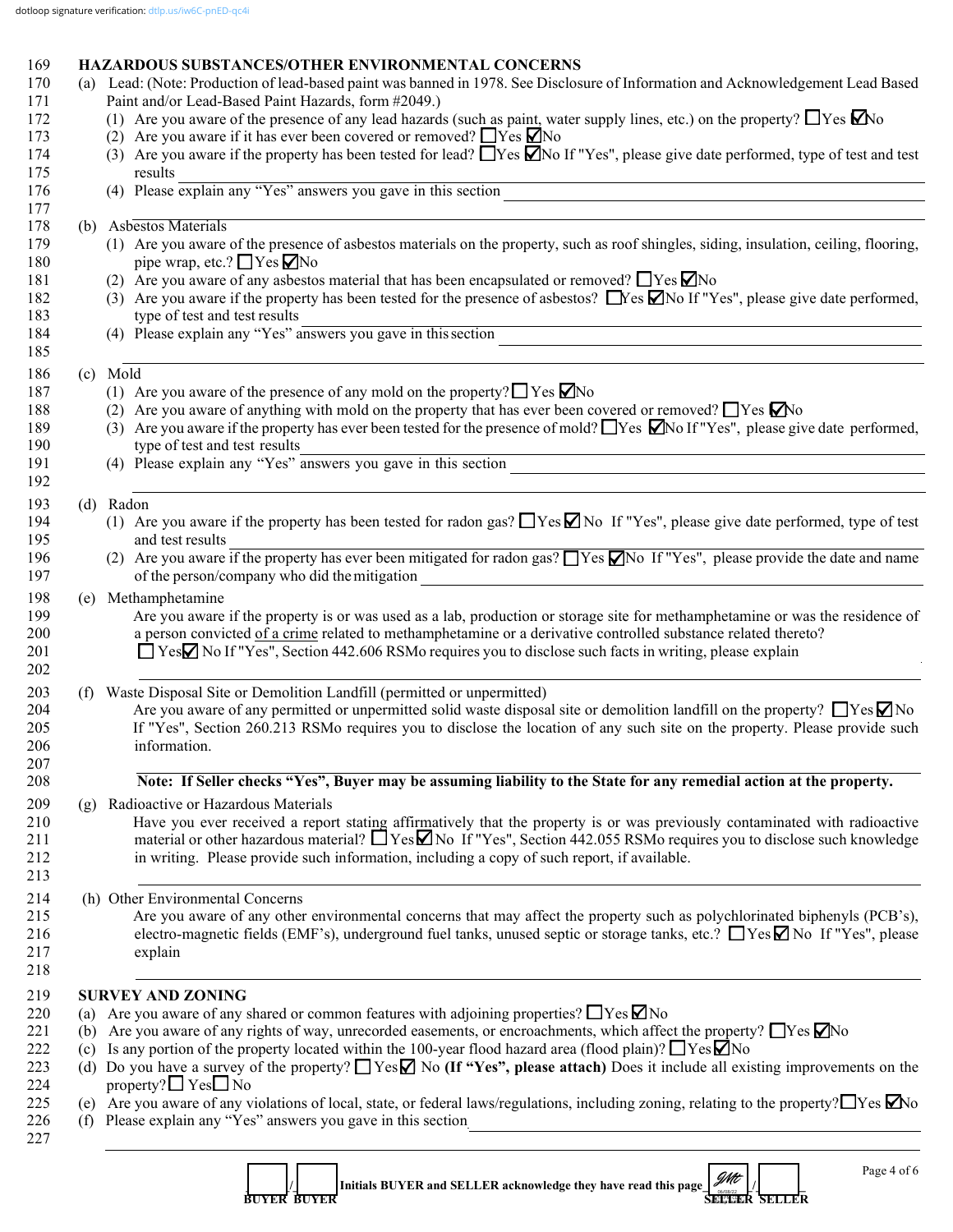| 228 INSURANCE                                                                                                                                 |
|-----------------------------------------------------------------------------------------------------------------------------------------------|
| 229 Are you aware of any claims that have been filed for damages to the property? $\Box$ Yes $\Box$ No If "Yes", please provide the following |
| 230 information: date of claim, description of claim, repairs and/or replacements completed                                                   |

|     | <b>MISCELLANEOUS</b>                                                                                                                                                                                                             |  |  |  |
|-----|----------------------------------------------------------------------------------------------------------------------------------------------------------------------------------------------------------------------------------|--|--|--|
|     | (a) The approximate age of the residence is 60 years. The Seller has occupied the property from 12/04/2020<br>to 06/08/2022                                                                                                      |  |  |  |
| (b) | Has the property been continuously occupied during the last twelve months? $\blacksquare$ Yes $\blacksquare$ No If "No", please explain                                                                                          |  |  |  |
| (c) | Is the property located in an area that requires any compliance inspection(s) including municipality, conservation, fire district or<br>any other required governmental authority? $\Box$ Yes $\Box$ No If "Yes", please explain |  |  |  |
| (d) | Is the property located in an area that requires any specific disclosure(s) from the city or county? $\Box$ Yes $\Box$ No If "Yes", please<br>explain                                                                            |  |  |  |
| (e) | Is the property designated as a historical home or located in a historic district? $\Box$ Yes $\Box$ No If "Yes", please explain                                                                                                 |  |  |  |
| (f) | Is property tax abated? <u>Yes No Expiration</u> date<br>Attach documentation from taxing authority.                                                                                                                             |  |  |  |
| (g) | Are you aware of any pets having been kept in or on the property? Yes No If "Yes" please explainSmall dog                                                                                                                        |  |  |  |
| (h) | Is the Buyer being offered a protection plan/home warranty at closing at Seller's expense? TYes MNo (If "Yes", please attach)                                                                                                    |  |  |  |
| (i) | Are you aware of any inoperable windows or doors, broken thermal seals, or cracked/broken glass? $\Box$ Yes $\Box$ No                                                                                                            |  |  |  |
| (i) | Are you aware if carpet has been laid over a damaged wood floor? □ Yes <b>Ø</b> No                                                                                                                                               |  |  |  |
| (k) | Are you aware of any existing or threatened legal action affecting the property? $\Box$ Yes $\Box$ No                                                                                                                            |  |  |  |
| (1) | Are you aware of any consent required of anyone other than the signer(s) of this form to convey title to the property? $\Box$ Yes $\Box$ No                                                                                      |  |  |  |
| (m) | Please explain any "Yes" answers you gave for $(i)$ , $(j)$ , $(k)$ , or $(l)$ above The HOA Board interviews and consents to all potential                                                                                      |  |  |  |
|     | owners.                                                                                                                                                                                                                          |  |  |  |

 $258$ 

260  $\Box$ 

261 Seller attaches the following document(s): \_\_\_\_\_\_\_\_\_\_\_\_\_\_\_\_\_\_\_\_\_\_\_\_\_\_\_\_\_\_\_\_\_\_

 $259$   $\overline{\phantom{a}}$